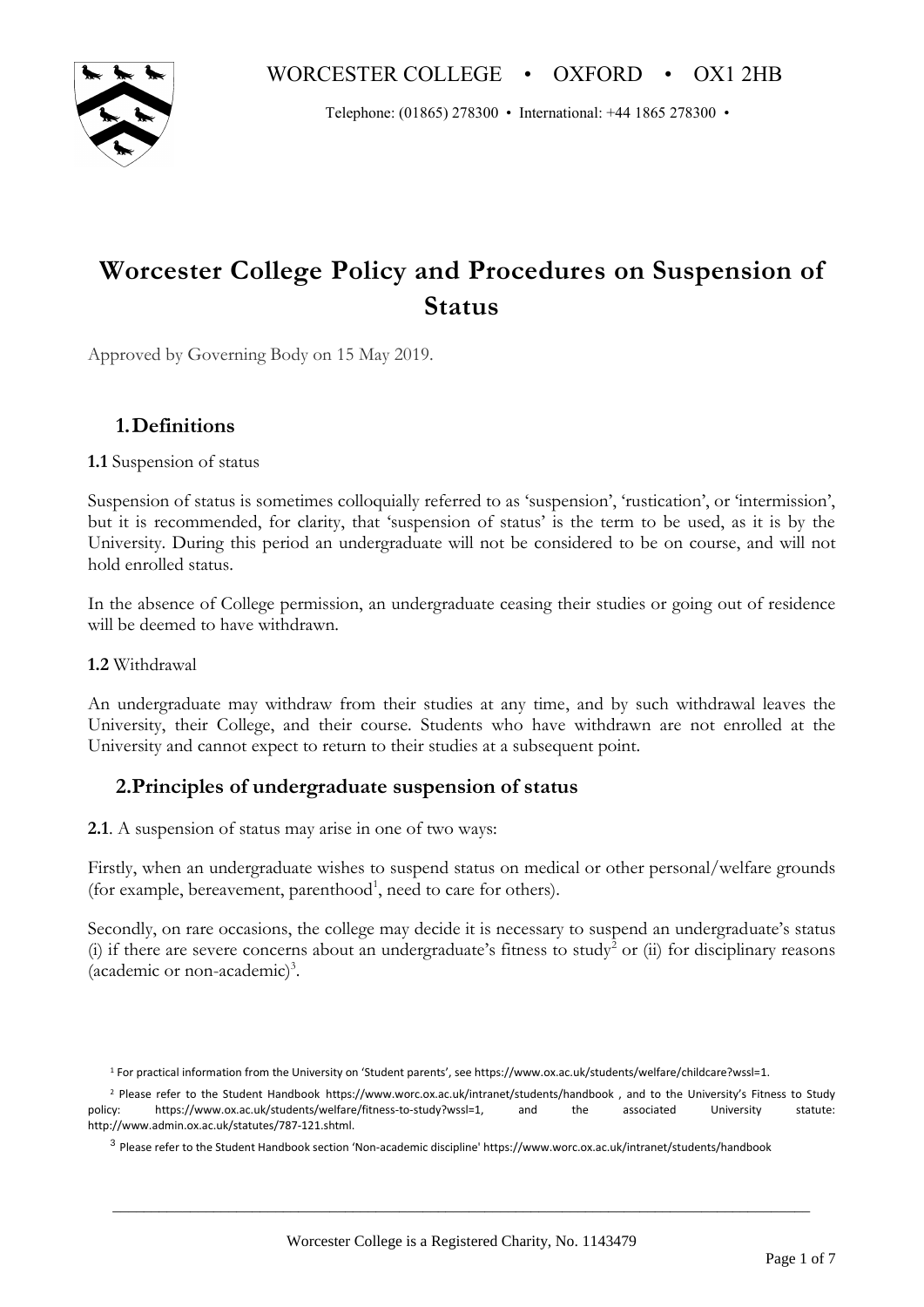# **2.2** Right to suspend status

Undergraduates do not have an automatic right to suspend status, which can only be granted by College. College will consider sympathetically requests on medical or other personal/welfare grounds, and will make reasonable adjustments in cases covered by the Equality Act 2010. Suspension of status on medical grounds requires medical certification, typically from the College GP, in support of the request.

College will not grant suspension of status solely on the grounds that an undergraduate is, or feels, illprepared for examinations, or that they have underperformed/ are underperforming on course. Applications on the grounds of a request for a break or gap year will not be considered, although exceptional opportunities, for example internships or other academic opportunities supported by tutors or representing the country in a sport, may be considered.

## **2.3** Consideration of cases

Cases of suspension will be considered on an individual basis, taking into account all relevant information (including medical) and are always treated holistically, with the particular undergraduate in mind.

College expects that a request to suspend status is preceded by a period of discussion with the Welfare team and Tutors. The Academic Administrator is the main point of contact for administration of the suspension of status and return. The Senior Tutor, in consultation with the Dean and Welfare Officer, will review the evidence presented, determine whether a period of suspension is appropriate in the given case, and if so agree the conditions of return. Students may be asked to attend a meeting for further discussion.

College will do all it reasonably can to assist an undergraduate to remain on course, rather than to suspend their status. In some cases suspension of status will be the best course of action, in others it will not<sup>4</sup>.

## **2.4** Communication with tutors

In the event of a period of suspension being granted, the undergraduate suspending should normally meet with their subject tutor(s) before leaving College to discuss academic aspects of the period of suspension and return to study.

## **2.5** Decision and appeal

Any decision made by the college regarding suspension of status, and the conditions attached to that suspension and return, will be confirmed in writing by the Senior Tutor within a reasonable time (within 28 working days from the date of informal agreement, subject to receipt of necessary medical evidence).

Discussion regarding suspension of status will also include discussion of domestic and other arrangements, such as any charges made for college rooms vacated, means of communication during the period of suspension, and the possibility of college accommodation on return to studies.

 $4$  University procedures allow for the possibility of re-structuring courses as a 'reasonable adjustment' where this is the best response to an ongoing disability condition. Applications for such re-structuring, or for other major adjustments to assessment on the grounds of disability, should be made through College to Education Committee.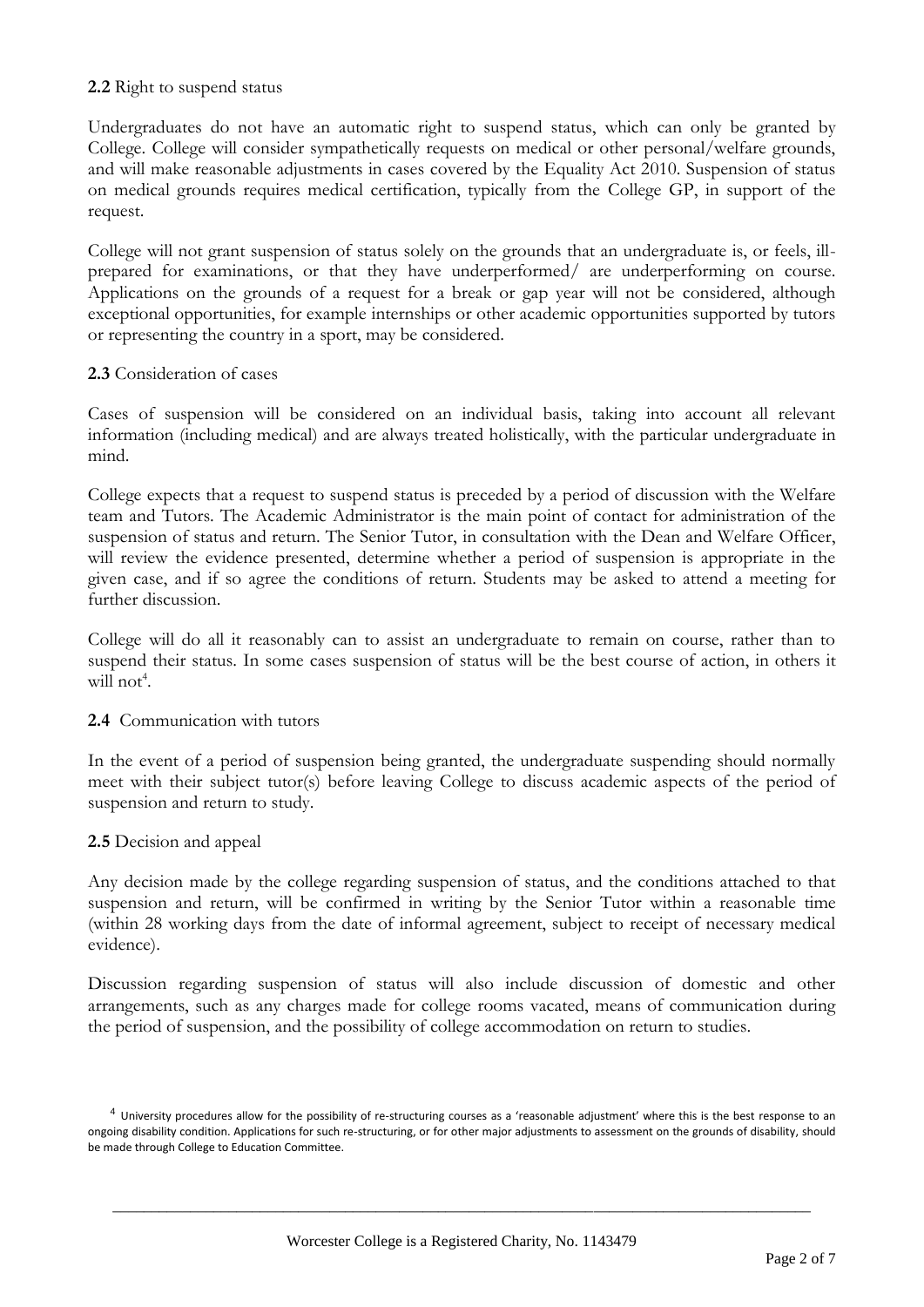If an undergraduate is dissatisfied with the college's decision, they should follow the complaints procedures as set out in the Student Handbook<sup>5</sup>.

# **2.6** Supension of status on medical grounds

An undergraduate whose status is suspended on medical grounds will normally be expected to follow medical advice and appropriate treatment as agreed with a medical professional (typically the College GP) in order to address their health problems.

After suspension on medical grounds, and before an undergraduate is permitted to resume study, the college must receive a medical assessment from a medical professional stating whether or not the undergraduate is medically fit to resume study. Cases may also be assessed by the College GP, whose assessment will, as appropriate, take into account reports provided by other clinicians involved in the care of the undergraduate during the period of suspension. Undergraduates are encouraged to make full disclosure to the GP, who will then only communicate to the college what has been agreed with the undergraduate, and what is relevant for return. The college is responsible for determining, in the light of the GP's assessment, whether the undergraduate is fit to study and whether any other conditions of return have also been met (see footnote 2).

Undergraduates whose status is suspended are advised to start this process two months prior to their expected return date in liaison with the Academic office to ensure that paperwork can be submitted in good time, outstanding conditions addressed, and appropriate support or necessary reasonable adjustments put in place. Confirmation of an undergraduate's medical fitness to return does not need to entail a full recovery: an undergraduate might continue to be in receipt of healthcare or welfare support on returning to studies, as agreed with the GP, but be managing their medical condition sufficiently well for the GP to be able to recommend to College that they can return to full-time study.

# **2.7** Returning to study

All undergraduates who are on course, including those who have returned from suspension of status, are expected to be in good academic standing, as defined by the college (for example, attending classes, tutorials, submitting work on time, sitting collections, performing at a level commensurate with their ability). Students may be asked to meet with the Senior Tutor and/or Dean and/or Welfare Officer prior to return to discuss progress made and readiness for return.

Returning without being able to fulfil the academic requirements of the course and to maintain good academic standing may be seriously detrimental to an undergraduate's health, and can limit an undergraduate's opportunities to complete their studies successfully. It may be appropriate to set academic as well as medical conditions of return. Where academic conditions are set for undergraduates returning from medical suspension (and where the undergraduate is not concurrently under an academic disciplinary process) this would be on pedagogical grounds and/or to support undergraduates in their return, and to ensure that they are prepared for the proposed point of re-entry, rather than as a punitive measure.

If an undergraduate is on a disciplinary or academic monitoring process at the point of suspension they would normally return at the same point in that disciplinary or monitoring process, unless it was decided prior to, or at the point of, suspension that their medical condition provided sufficient mitigation for them to be removed from that process, or for that process to be adjusted. Where suspension of status has been decided on academic disciplinary grounds the college will normally set

<sup>5</sup> https://www.worc.ox.ac.uk/intranet/students/handbook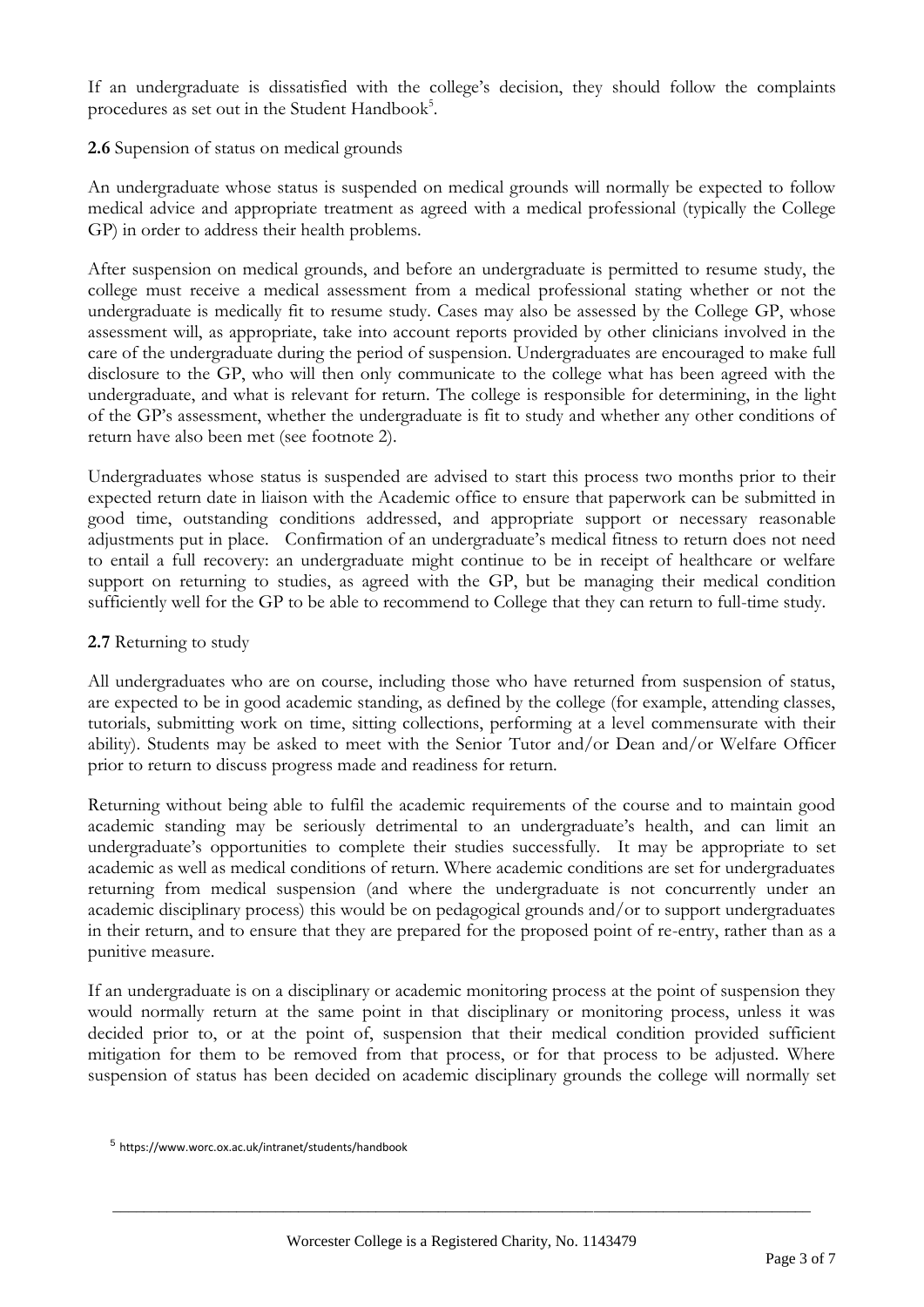academic conditions of return (which may include one or more collections to be sat shortly before or at the point of return).

In relation to students with disabilities, colleges will follow the collegiate University's common framework, noting the requirement to make reasonable adjustments insofar as they do not compromise academic competence standards<sup>6</sup>

# **2.8** Period of suspension

Any term of study that has been completed by the time of suspension cannot normally be repeated. Circumstances that have affected study in a given term should already have been raised with tutors and/or relevant college officers as and when they arose and addressed during the term. There might be exceptions, such as when a condition is raised early on in term and, in consultation with tutors and the appropriate college officer, an undergraduate attempts to continue study without suspension, but this attempt is ultimately unsuccessful, or where a serious situation has not been recognized at an earlier stage. In such cases any period of 'repeat study' cannot be assumed, but might be considered<sup>7</sup>.

A single period of suspension of status will not normally exceed one year. In some cases colleges will consider an extension, or further period of suspension, following a fresh consideration of the case. Periods of suspension in aggregate extending beyond one year will require consultation with further parties (e.g. Education Committee and the relevant Department or Faculty); if a period of suspension lasts for two years, a returning student would be 'Overstanding for Honours' without dispensation. It would be unusual for any undergraduate to be suspended from studies for a total of more than two years across their course.

In all cases of suspension consideration will need to be given to the assessment of any University work already submitted, changes in exam regulations, and whether that undergraduate will be 'Overstanding for Honours'. This should be discussed with the Academic Administrator prior to suspension.

## **2.9** Fees

The University's rules state that the term's fees must normally be paid if an undergraduate is on course beyond Monday of 4th week of that term. In practice, this normally means that a suspension should have been discussed and agreed by Friday of 3rd week of the term of suspension if fees are not to be incurred and the term is to be re-taken. A 'fee waiver' may be discussed in certain cases, where a lack of engagement in teaching/ learning during a term can be verified, and may be discussed with the Academic Administrator in the first instance.

## **2.10** Access to University facilities

An undergraduate whose status is suspended will no longer be on course. Undergraduates whose status is suspended will normally have access to certain University facilities as set out by the University. This will include the provision of an active University card, which will in turn allow access to online facilities and resources, use of the University libraries, borrowing rights from faculty and sub-faculty libraries (unless a block has been put on the University card e.g. for nonpayment of library fines), and an active University email address.

<sup>6</sup> http://www.admin.ox.ac.uk/media/global/wwwadminoxacuk/localsites/aad/documents/disability/A\_common\_fr amework\_for\_supporting\_disabled\_students.pdf

 $^7$  University regulations and processes allow for flexibility where there is good cause. However, assessment structures start from the basis that all undergraduates will have the same number of terms, and time, to study and prepare for examinations and colleges need to ensure that suspension does not lead to unfair advantage in relation to other undergraduates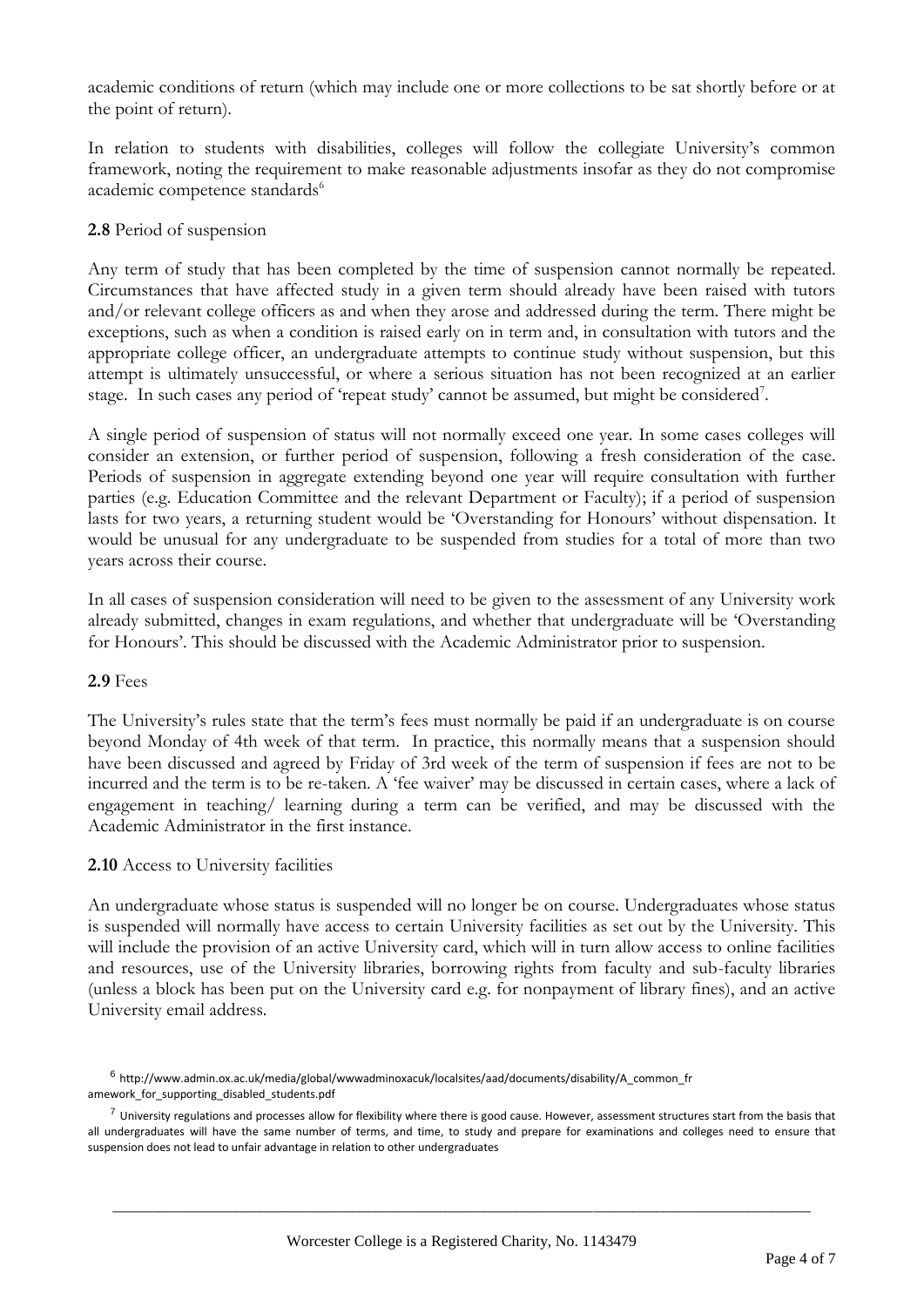Students who are suspended due to non-payment of fees will have all services withdrawn.

During a period of suspension, undergraduates may not normally be included on routine mailing lists, and may need to remain in proactive contact with tutors and administrators regarding matters such as option choices on return.

# **2.11** Communication during a period of suspension

In the letter from the Senior Tutor confirming the granting of a period of suspension, a primary contact person will be designated whom the suspending undergraduate should in the first instance contact in connection with any matter relating to the suspension. Suspended students can also contact their subject tutor(s).

# **2.12** Access to College facilities

During a suspension of status, it is not expected that a student will have cause to come onto the College site frequently. Suspended students are not permitted to stay in College accommodation beyond an initial period allowing for arrangements to be made to return home. Suspended students may not take any ongoing part in college organisations or activities, but they may still access the site as a guest, and should email the contact person identified in the confirmation letter for permission to visit. Students may also attend any meeting arranged with a tutor, and can access the College library, but cannot borrow books unless special arrangements are made with the librarian through their tutor. The welfare provision available to students during a period of suspension is detailed below.

# **2.13** Welfare support

It is important to recognise that Colleges and the University are places of academic study and cannot play a significant role in the welfare support or treatment of an undergraduate while their status is suspended. An undergraduate whose status is suspended will inevitably face a certain amount of disruption to their support networks. As part of preparing to suspend, undergraduates should consider how to ensure that they will have sufficient support during the suspension of their status. Undergraduates who are staying in the city of Oxford should be aware that this can be a challenging option, and are asked to consider carefully how they will spend their time as an Oxford resident who is not currently on course.

Students may contact the college's Student Welfare Officer during the period of suspension for queries relating to support available in College, arrangements for return, organising disability support, etc. The Student Welfare Officer will make contact prior to a student's return to liaise regarding any arrangements for return.

Undergraduates whose status is suspended will normally have access to certain University welfare services as set out by the University<sup>8</sup>; however, this support is not a substitute for specialist support for the relevant medical condition.

The University's Counselling Service may also provide students whose status is suspended with help on the same basis as students on course; that is, on a short-term basis. The Counselling Service will not be able to substitute for NHS (or overseas) support at home, but can assist in helping students to think about the services they will need, and can offer appointments on Skype to students who have already left residence. Students may also find it helpful to access the Service before returning to study to help re-engage with academic work and college life.

<sup>&</sup>lt;sup>8</sup> https://www.ox.ac.uk/students/academic/guidance/undergraduate/status?wssl=1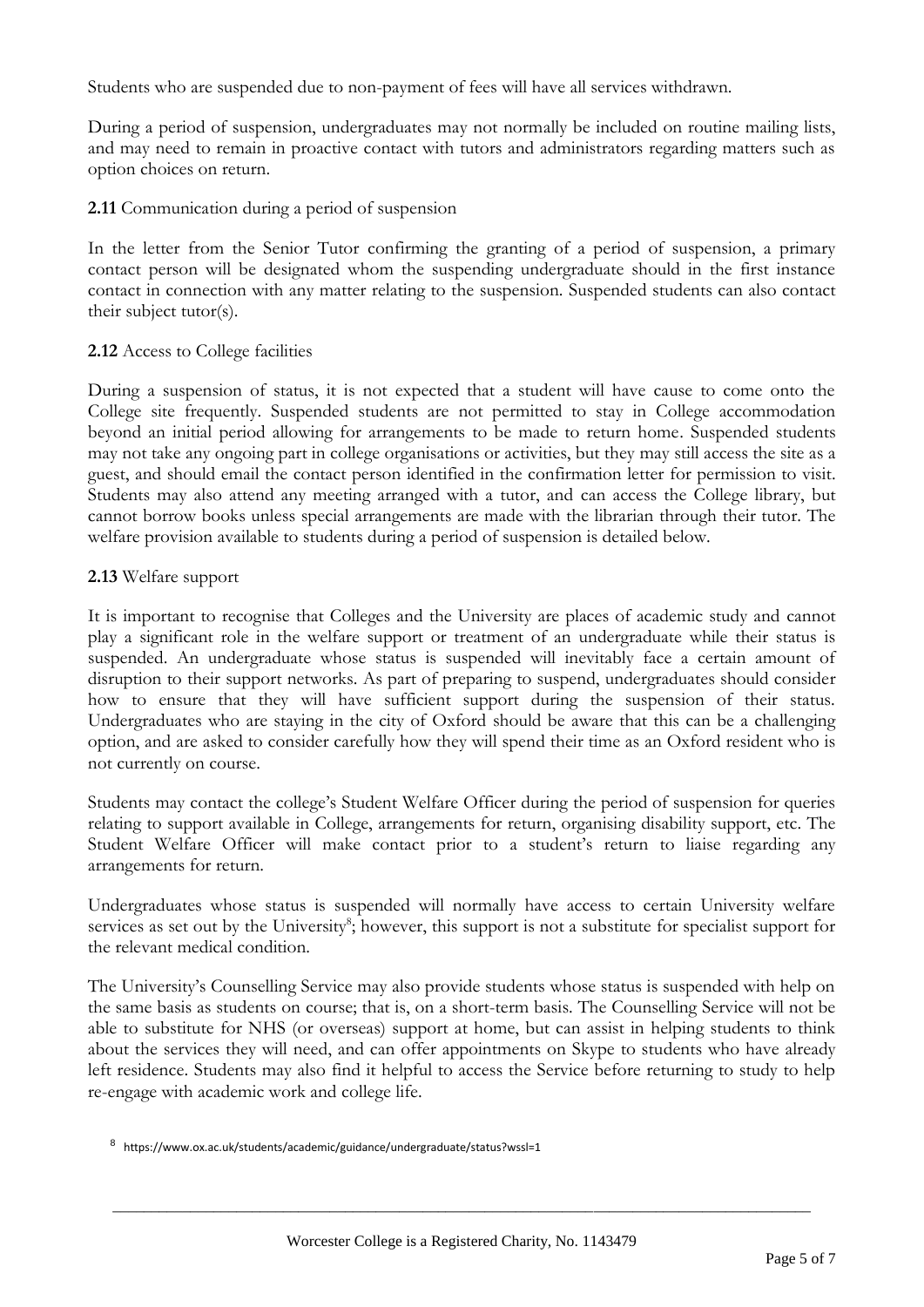OUSU's Student Advice Service can provide both advice and support to undergraduates considering and returning from suspension<sup>9</sup>.

The University's Careers Service is also available to students whose status is suspended<sup>10</sup>.

# **2.14** Disability

For some undergraduates, medical factors that lead to suspension of status may suggest a condition that can be supported by the University's Disability Advisory Service<sup>11</sup>. If an undergraduate suspects that support from the service might be helpful, they are strongly encouraged to make contact prior to their return so that appropriate assessment can be scheduled and support put in place. The process of agreeing and funding support can take a surprisingly long time, and an undergraduate may put themselves at a disadvantage if appropriate support cannot be put in place by the time of their return. Students may also discuss this in the first instance with the college's Student Welfare Officer.

## **2.15** Financial arrangements

While their status is suspended, an undergraduate will not be required to pay fees, nor will they normally be eligible for student financial support. If suspension of status is agreed, the college will inform the University administration, which will in turn inform any UK student funding body. Undergraduates with suspended status are recommended to make contact with Student Finance England (SFE), or other funding body, within a month of receiving the college's formal confirmation of suspension. This should allow time for notification to have been processed. The college is only allowed to discuss an undergraduate's case directly with SFE or any other agency where a student has set up permission for this to take place, but can be asked to provide any official letters required if an undergraduate is negotiating provision.

In some circumstances of medical suspension an undergraduate is able to receive an additional 60 days' worth of funding from SFE and, if an undergraduate has interrupted for Compelling Personal Reasons (CPR) and can demonstrate financial hardship, they may be eligible for a limited amount of maintenance funding during suspension. Requests are considered by SFE on a case-by-case basis, and in some circumstances the University's fees and funding team may be able to advise<sup>12</sup>. Each of the other UK funding agencies has different arrangements in place to support these circumstances, which students will need to check directly.

Undergraduates returning from suspension will need to re-contact SFE, or any other funding body, prior to their return to confirm their funding arrangements directly. Where an undergraduate is returning from suspension in a subsequent academic year, they are advised to reapply for their Student Finance as early as possible after the new application cycle opens (usually from January onwards) to allow sufficient time for their application to be assessed and their entitlement to be finalized, even if not returning until Hilary or Trinity term of the next academic year. Following a re-assessment, undergraduates will receive an updated Student Finance letter from their funding agency which confirms their revised entitlement.

As part of the process to release any funding from Student Finance, undergraduates will need to complete the on-line registration process via their student self-service page once their return to study has been confirmed.

<sup>9</sup> http://ousu.org/advice/student-advice-service/

<sup>10</sup> http://www.careers.ox.ac.uk/

<sup>11</sup> https://www.ox.ac.uk/students/welfare/disability

<sup>12</sup> http://www.ox.ac.uk/students/fees-funding/fees/liability/payments/suspension